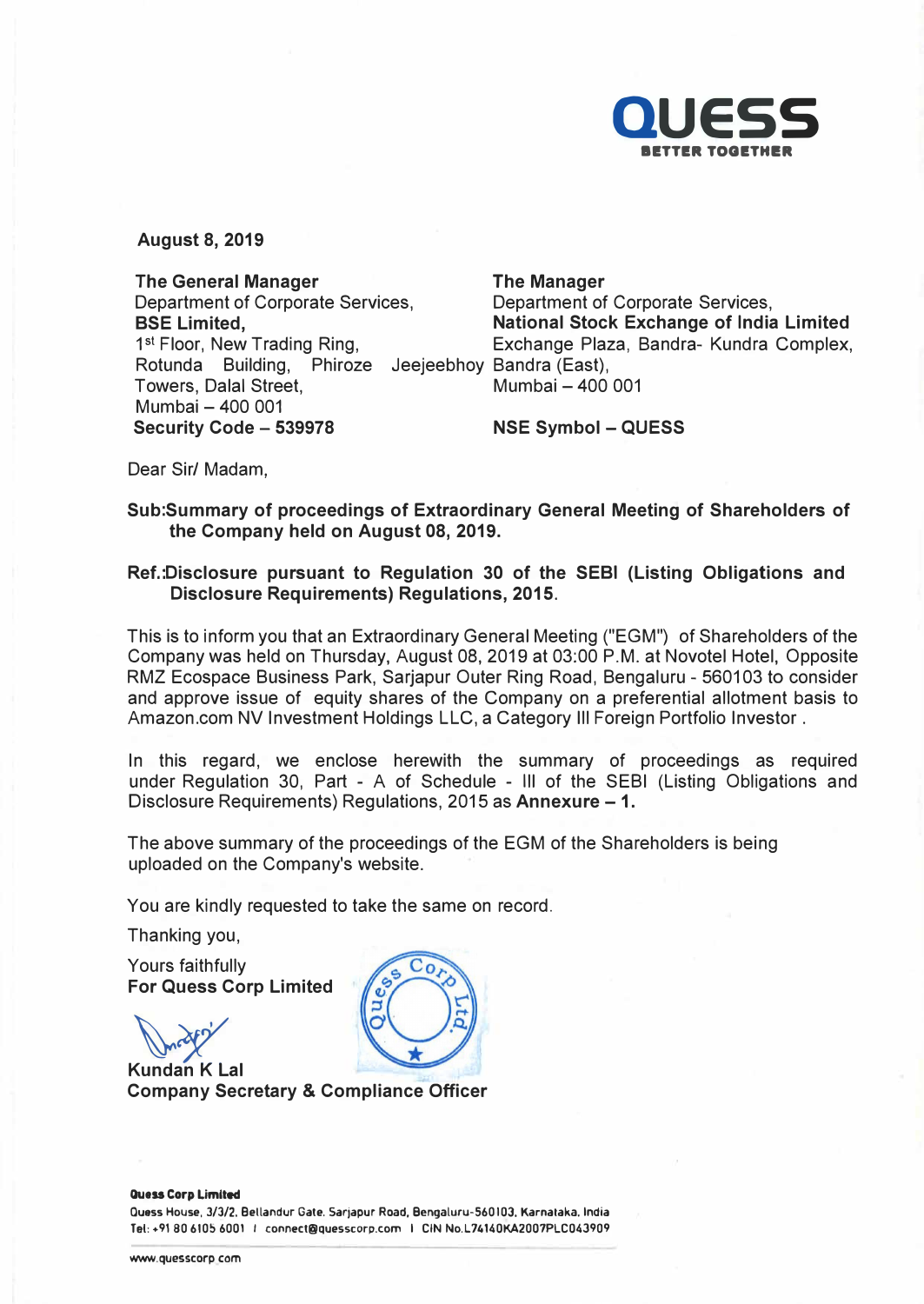

**Annexure-1** 

## **Summary of the proceedings of the Extraordinary General Meeting of the Shareholders of Quess Corp Limited ("the Company")**

The Extra-ordinary General Meeting ("EGM" or "Meeting") of the members of Quess Corp Limited ("the Company") was held on Thursday, August 08, 2019 at 03:00 P.M. at Novotel Hotel, Opposite RMZ Ecospace Business Park, Sarjapur Outer Ring Road, Bengaluru -560103.

Mr. Subrata Kumar Nag, Executive Director & Chief Executive Officer of the Company, was elected by the members of the Board, as the Chairman, to conduct the proceedings of the Meeting. Accordingly, Mr. Subrata Kumar Nag chaired the Meeting. The Chairman declared the meeting as validly convened, since the requisite quorum was present. Mr. Sanjay Anandaram, Independent Director and Mr. Madhavan Menon, Non - Executive Director attended the Meeting. The Members were informed that the documents referred to in the Notice of EGM were available for inspection during the Meeting. The Company Secretary informed the total number of Shareholders present in the meeting either in person or through authorized representatives were 59.

The Chairman informed that the facility of remote e-voting was made available from Monday, August 05, 2019 from 9:00 A.M. to Wednesday, August 07, 2019 till 5:00 P.M. and the facility of voting through Ballot Paper was provided at the Meeting venue to those who did not cast their votes through remote e-voting.

The Chairman informed that the Board of Directors appointed Mr. S N Mishra, Company Secretary in Practice (CP No. 4684/ FCS No. 6143) as the Scrutinizer to supervise the remote e-voting and voting through Ballot Paper at the Meeting.

Notice convening the EGM was circulated to the members of the Company. With the permission of the members, the Notice convening the EGM alongwith corrigendum dated July 23, 2019 was taken as read.

Thereafter, the Chairman read the following agenda items as set out in the Notice dated July 12, 2019 convening the EGM:

| SL. NO. | <b>SPECIAL BUSINESS</b>                                       | <b>TYPE OF RESOLUTION</b> |
|---------|---------------------------------------------------------------|---------------------------|
|         | To issue equity shares of the Company on a Special Resolution |                           |
|         | preferential allotment basis to Amazon.com                    |                           |
|         | NV Investment Holdings LLC, a Category III                    |                           |
|         | Foreign Portfolio Investor.                                   |                           |

**Quess Corp Limited Ouess House, 3/3/2, Bellandur Gate, Sarjapur Road, Bengaluru-560I03, Karnataka. India Tel: +91806105 6001 I connect@9quesscorp.com I CIN No.L74140KA2007PLC043909**